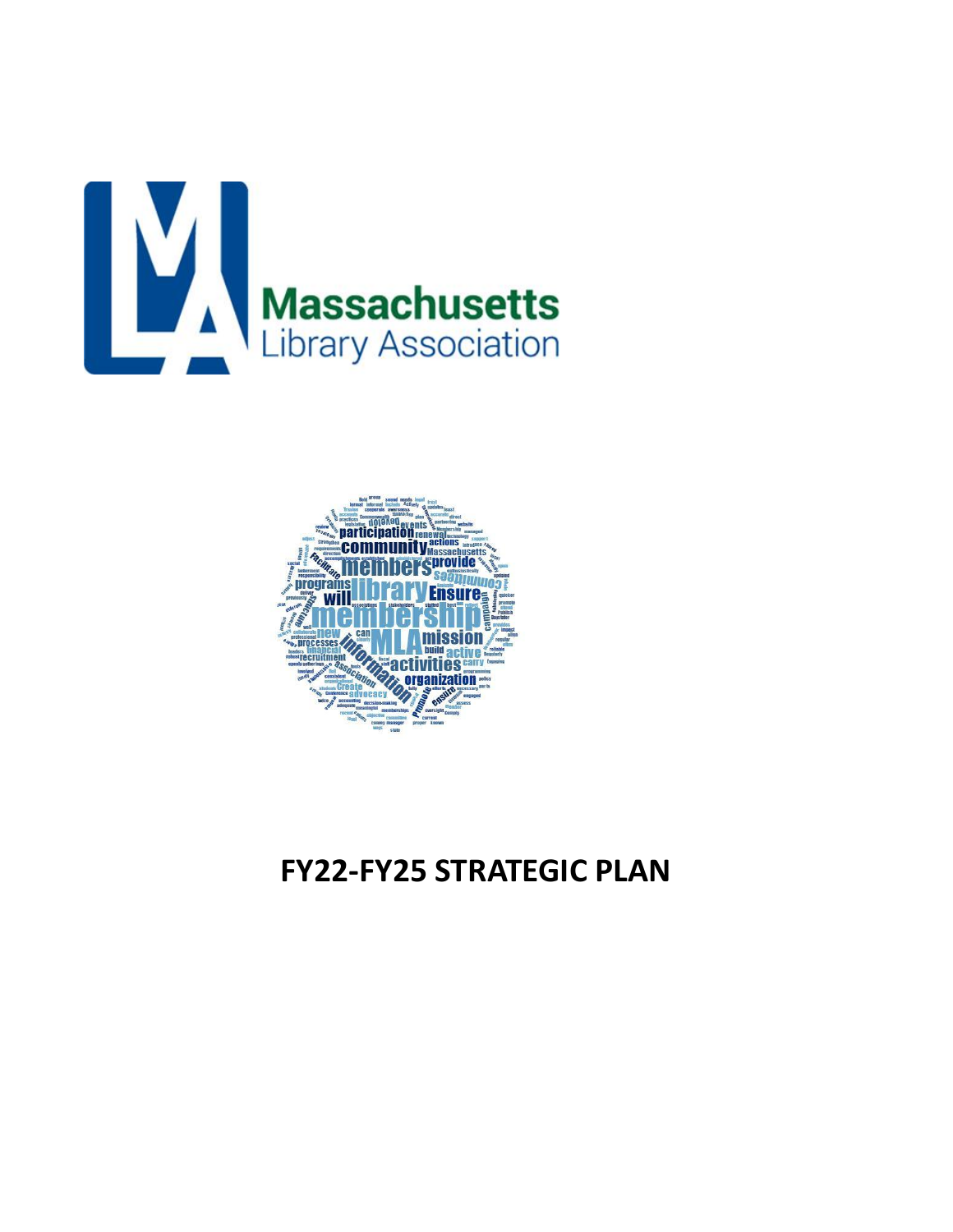*VISION: MLA works for the advancement of the Massachusetts library community* MISSION: MLA strengthens the Massachusetts library community with a diverse and active membership engaged in advocacy, connection, and collaboration

# **Introduction**

A small committee, William Adamczyk, Nora Blake (MLA President), and Joanne Lamothe (MLA Vice President), led the Planning Process with help from Cindy Roach. The Committee met to review the current plan and devised a plan for moving forward with the process in light of Covid-19 restrictions.

# **Methodology**

The Committee developed an online community survey that was released in late summer 2020. In November 2020 the Committee met to review the survey results. The survey results demonstrated that MLA had successfully completed the previous plan's goal of becoming a well-managed Association, but that the other goals from the previous plan were still necessary and applicable to the Association today.

Survey respondents were primarily public library workers and more than half of the respondents indicated that they were current MLA members. Another 11% of survey respondents indicated that they were former members of MLA.

Survey results showed that programming, continuing education, legislative work, and networking opportunities are still essential offerings that MLA can provide. Financial assistance and Paralibrarian certification are programs that members support. Survey respondents were mostly aware of MLA services, Sections and Committees. Mentoring opportunities and leadership development were services respondents stated that they would like MLA to offer.

Respondents rated MLA's strengths as annual conference, legislative advocacy, strong leadership, local focus, networking support and responding to members' needs.

Respondents would like to see MLA provide: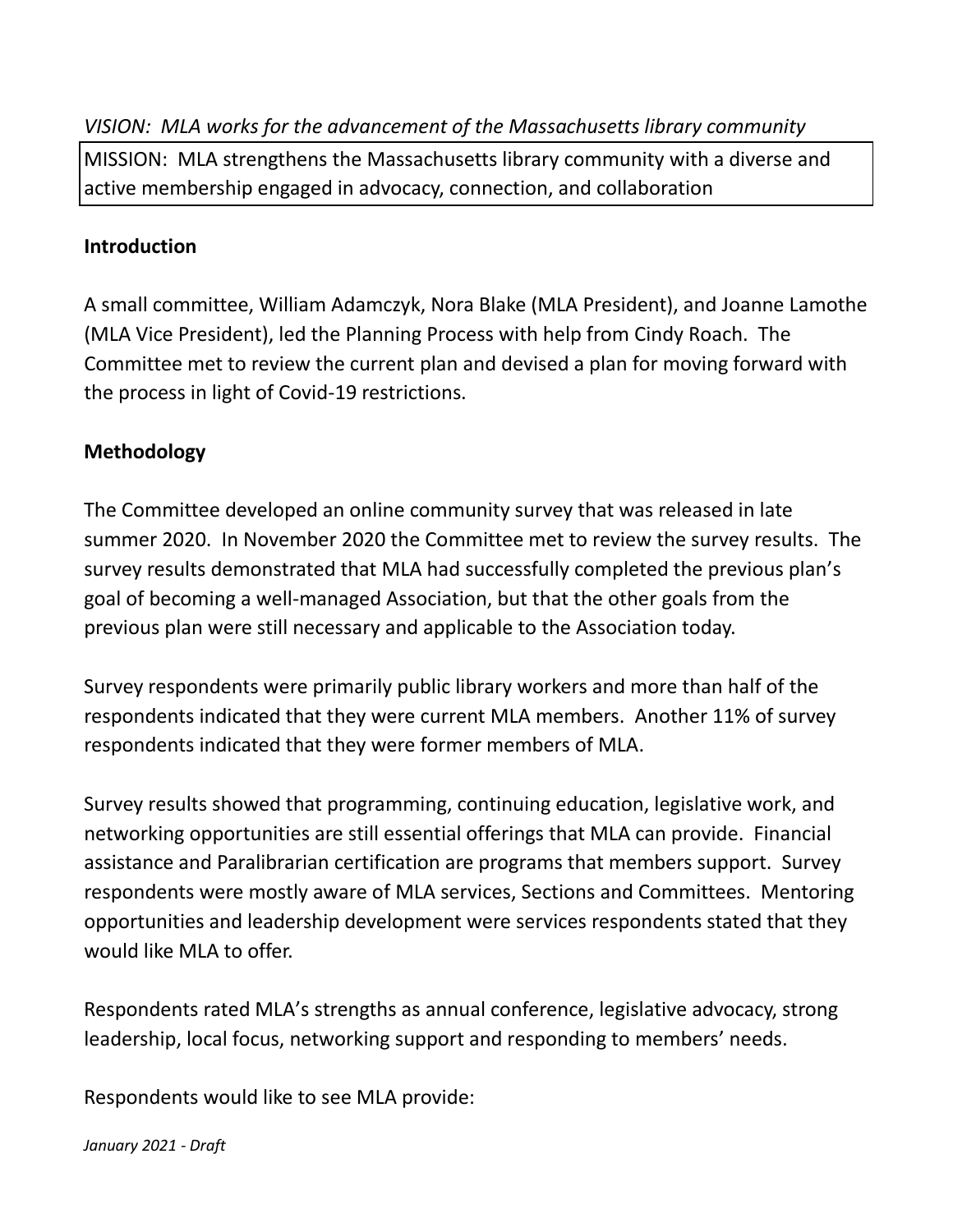- Stronger communication regarding MLA activities and library trends
- Better outreach to new librarians and new MLA members
- Stronger partnerships with other organizations

The Committee revised and updated the previous strategic plan into a new plan and MLA's Executive Committee discussed, reviewed and endorsed the plan in the early months of 2021.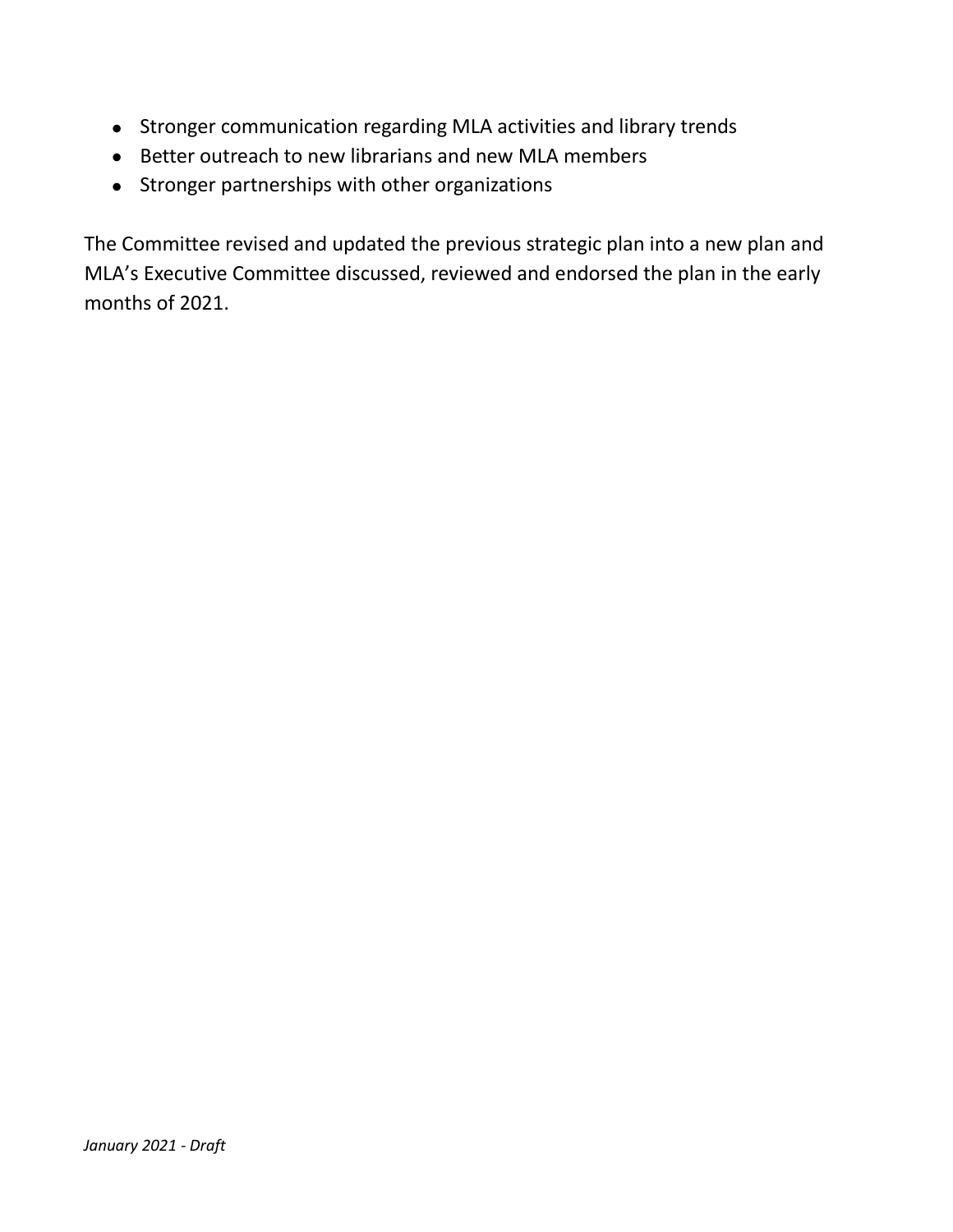# **Plan Goals and Objectives**

## Goal 1 MLA will build a diverse, engaged and active membership

#### **Action 1 Develop an initiative to create a diversity and inclusion plan**

- Review all policies, procedures and statements issued by the Association
- Provide training for all MLA staff, committee and section leaders, Association officers and other members of the Executive Board
- Communicate initiatives and strategies across all Association platforms

Starting Date – July 2021. Completion Date – Ongoing *Responsible parties – Association Officers and Executive Board* 

#### **Action 2 Create a communications plan for the Association**

- Create an annual communications calendar to establish a timeline for promoting Associationwide programming, publications and financial aid sources
- Integrate website and social media into the communications plan

Starting Date – July 2021. Completion Date – June 2022 *Responsible parties -- Public Relations Committee*

#### **Action 3 Strengthen membership renewal processes**

- Review membership rates and consider changes to pricing to respond to economic challenges brought about by the pandemic.
- Create a discounted first year membership fee for lapsed members who decide to rejoin.
- Post membership data on web site improve visibility of signing up or renewing membership
- Develop and promote joint memberships with other Library organizations, similar to our current joint membership program with NELA

Starting Date – July 2021. Completion Date – Spring 2022 *Responsible parties – Administrative Committee, Membership Committee and Association Manager*

### **Action 4 Create onboarding plan for new members so they can quickly get involved with Association.**

- Review all Committee and Section charges and update as needed
- Increase committee participation with new members through connection with Committee and Section Chairs and communication with new members
- Email occasional recruiting messages to membership highlighting Committees and Sections in need of participation
- Hold Virtual Committee round tables twice a year to introduce new members to the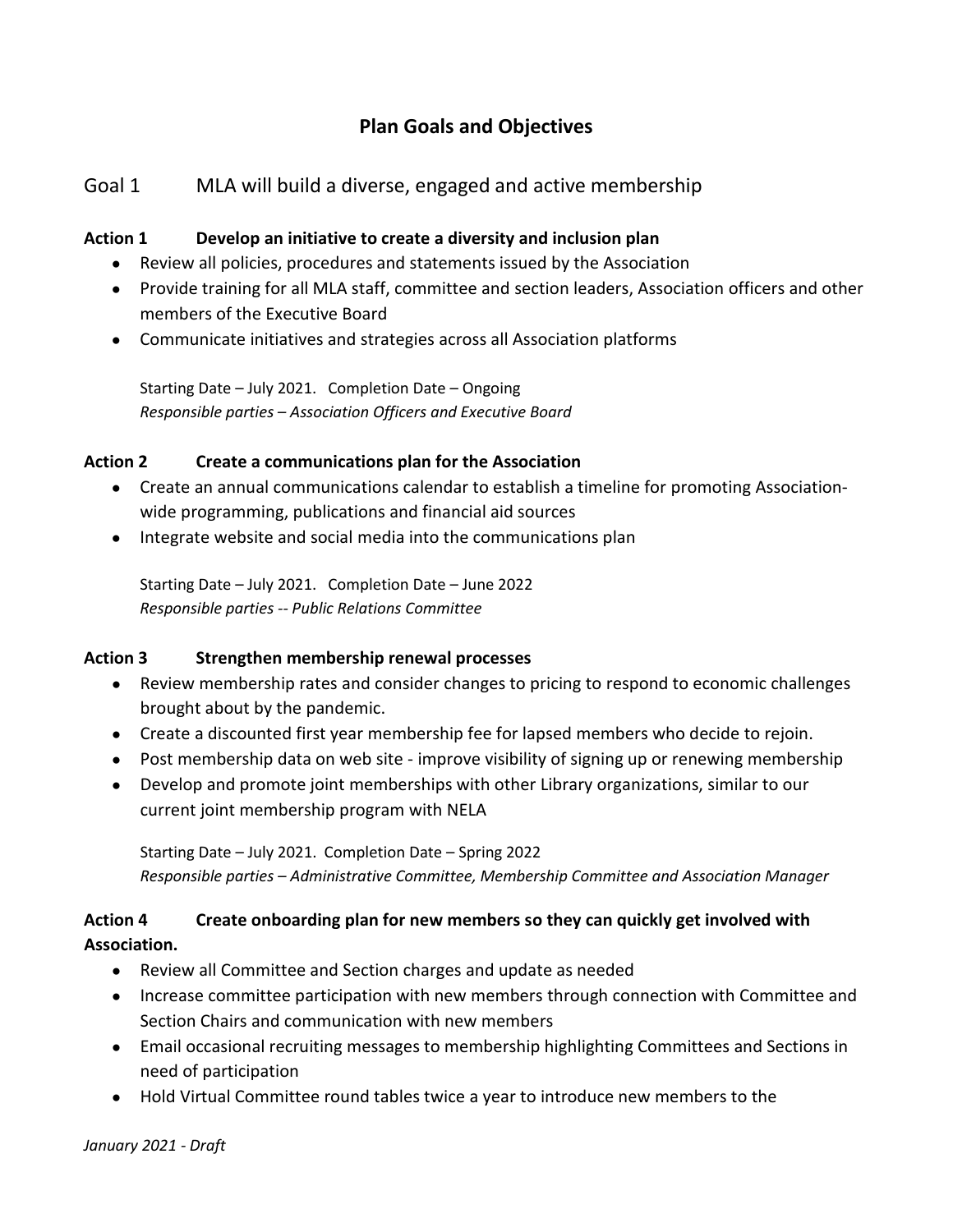Committees and Sections

Post current committee listings and committee charges on MLA website

Starting Date – Ongoing. Completion Date – Ongoing *Responsible Parties – Executive Board and Association Manager*

#### **Action 5 Publish regular updates to the library community**

- Expand the PR Committee's charge and membership to include regular publishing of updates.
- Create a publishing schedule
- Investigate the best way to produce/create newsletter (Library Aware/Constant Contact, etc.)
- Promote MLA issues to stakeholders outside our organization
- Promote MLA events and programs to MLA membership using content provided by Committees and Sections

Starting Date – January 2022. Completion Date – Ongoing *Responsible Parties – PR Committee ,Executive Board and Association Manager*

Goal 2 MLA will collaborate and cooperate with new and established library community stakeholders

## **Action 1 Explore options for partnering with other library associations i.e. PLA, Friends, Trustee groups**

 Expand and strengthen liaisons to other library community organizations. Collaborate on issues relevant to the library community

Starting Date - July 2021. Completion Date – Ongoing *Responsible Parties – Executive Board*

### **Action 2 Facilitate legislative events**

- Invite representatives from other groups (MBLC, MLS, MFOL, MSLA, MLTA) to help promote a shared message
- Work with EveryLibrary to expand Legislative Day activities and messaging

Starting Date – July 2021. Completion Date – December 2021 *Responsible Parties – Legislative Committee*

### **Action 3 Facilitate advocacy events at the local and state level, and provide best practices for our members**

Host advocacy events at several locations throughout the year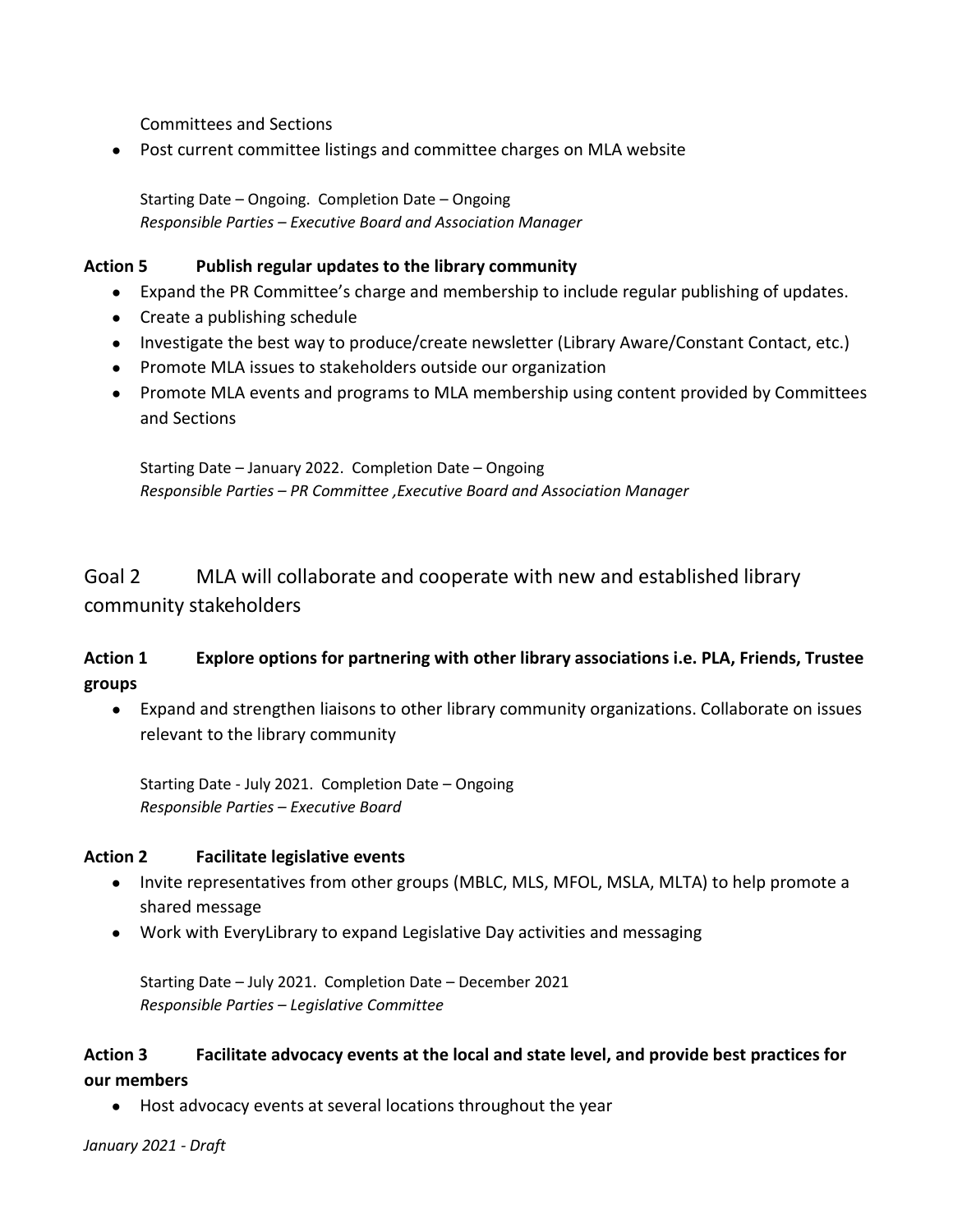Work with EveryLibrary to develop a more thorough Advocacy Plan

Starting Date – July 2021. Completion Date – Ongoing *Responsible Parties – Legislative Committee and President*

## **Action 4 Include library school students and recent graduates in recruitment efforts for MLA membership and participation**

- Participate in Library School recruitment events and other alumni or student outreach efforts
- Work with urban library members to promote librarianship as a career path for high school students

Starting Date – July 2021. Completion Date – Ongoing *Responsible Parties – Membership Committee and Association Manager*

# Goal 3 MLA will provide membership with robust and meaningful programs and activities

## **Action 1 Hold an Annual Conference that provides professional development and current awareness programs for the betterment of the Massachusetts library community**

- Provide strong programming of interest to Massachusetts library community for Annual Conference
- Explore opportunities to share "Best of conference" content to different audiences around the state
- Evaluate conference programs in a timely manner and adapt future events to reflect feedback

Starting Date – Ongoing. Completion Date – Ongoing *Responsible Parties - Conference Committee with Conference Manager and Association Manager*

### **Action 2 Develop and deliver strong programming that reflect the needs of the membership**

- Provide sections and committees with appropriate guidance and policies necessary to develop and offer standalone programs for their members, and the expanded library community.
- Develop an association calendar for programming
- Develop meaningful online programming for members to engage with anytime
- Evaluate programs in a timely manner and adapt future events to reflect feedback

Starting Date – Ongoing. Completion Date – Ongoing *Responsible Parties – Administrative Committee, All Sections and Committees and Association Manager*

### **Action 3 Focus on mentoring as a programming initiative**

*January 2021 - Draft*